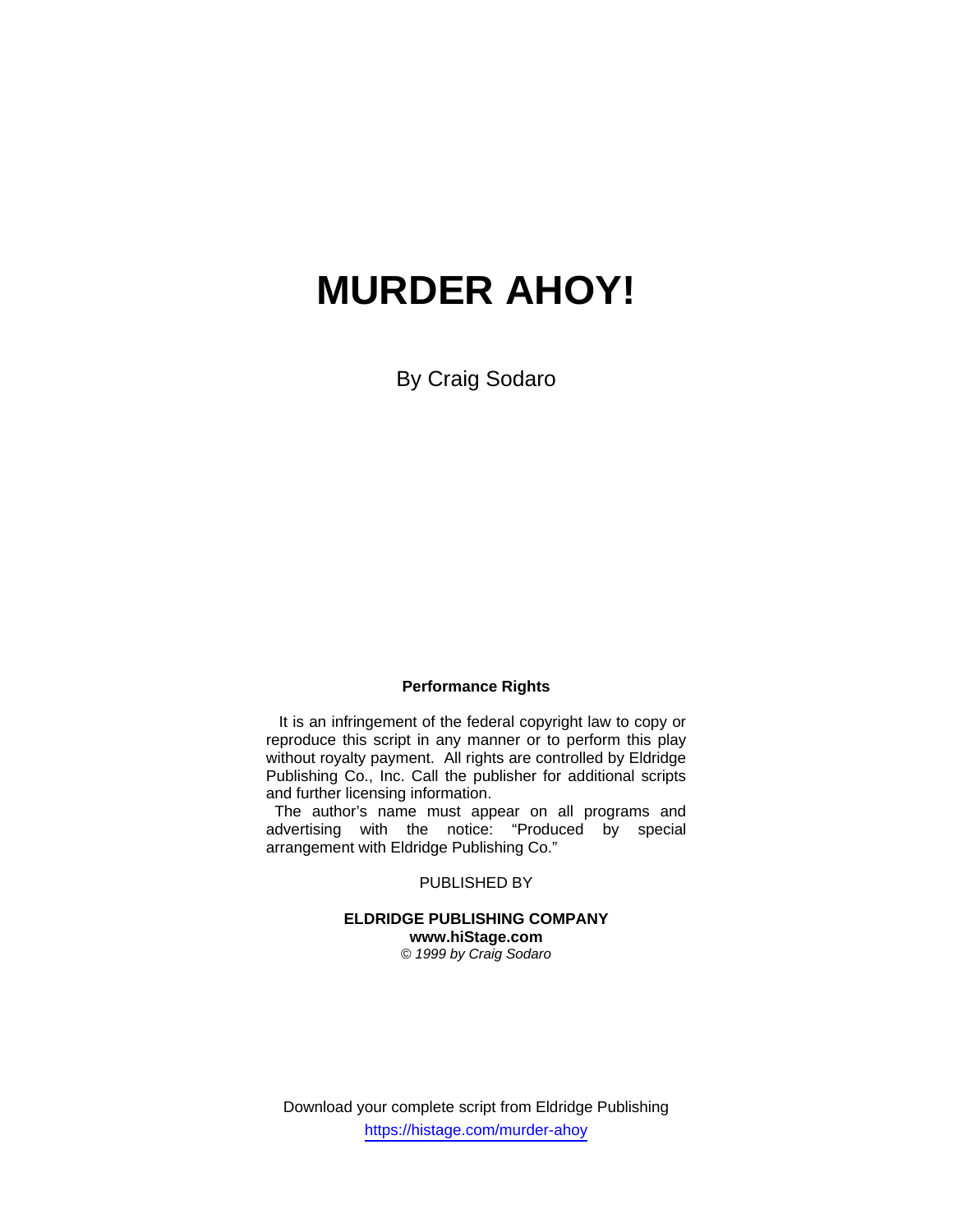#### *Murder Ahoy! - 2 -*

## **STORY OF THE PLAY**

 Ahoy, mystery fans! Book passage on the *Titan*, a cruise ship headed for the grave of the *Titanic*. Filled with *Titanic* buffs, the object of the expedition is to bring up artifacts for auction. But when romance goes sour and the very wealthy and spoiled Blake Witherspoon is murdered, a new course must be chartered.

 Social director Ettah Denny tries to steer passengers back to having fun, but Tara Dawn DePue, a detective and antique dealer, decides to solve the crime. With the captain too sick to help, the audience and crew must try to find out who killed Witherspoon before the killer strikes again.

 Audience members stay involved throughout they play as they participate in a trivia contest and crossword puzzle, look for clues, bid on auctioned items, help stop a suspect from escaping and even carry a "body" offstage!

 Walk up the gangway to loads of fun in a clever, easy-toproduce and exciting evening's show.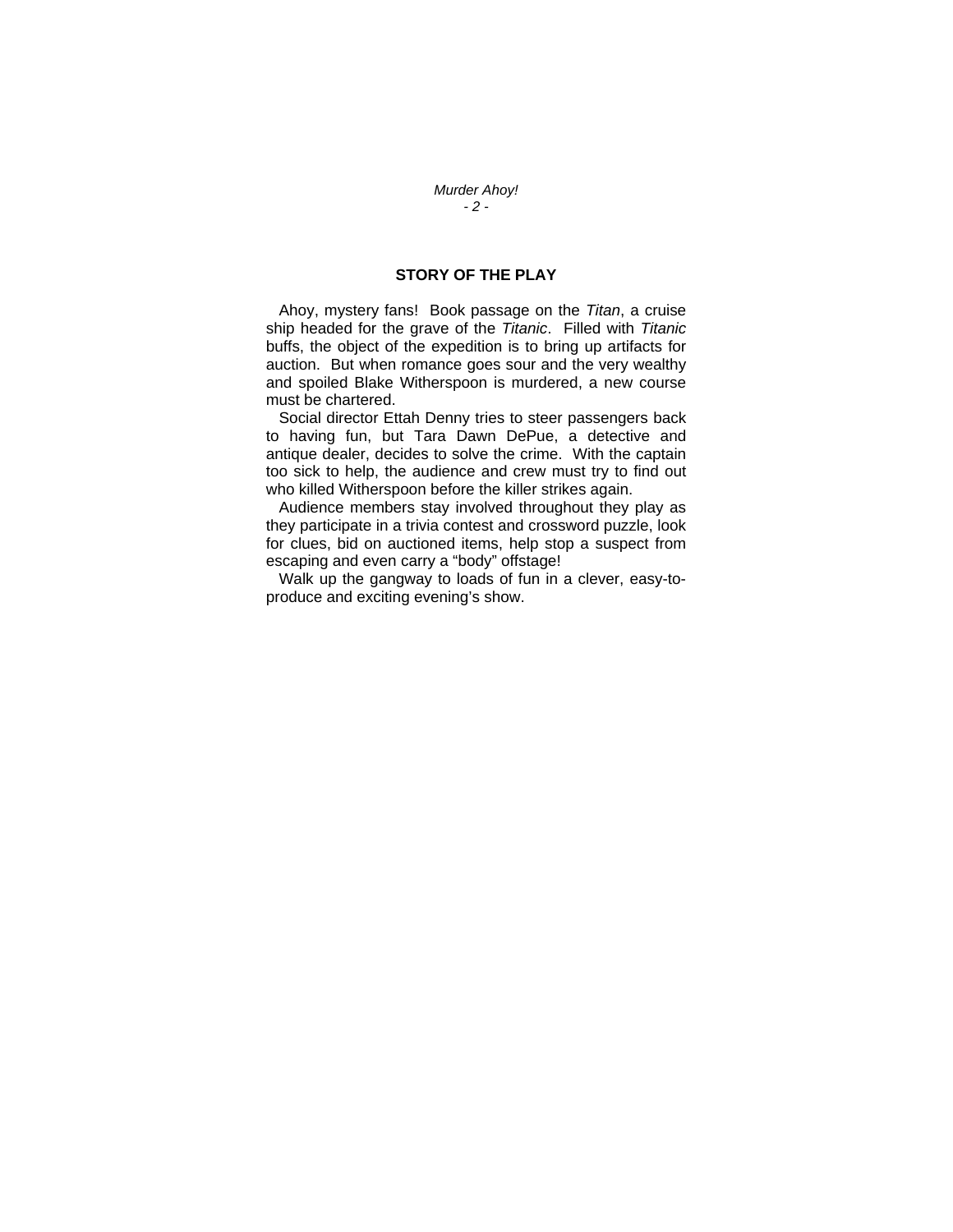*Murder Ahoy! - 3 -* 

# **CAST OF CHARACTERS**

*(3 m, 3 w)* 

- **ETTAH DENNY:** Social director of the cruise. A bubbly, but basically naive woman who always looks on the bright side. 60-ish.
- **SMITTY SMITH:** Nephew of the captain. He's not interested in the sea, but has come along for the ride and finds out he's in over his head. 50s.
- **BLAKE WITHERSPOON:** Wealthy, snobbish young man who has always gotten what he wants. 20s.
- **DAISY CLINE:** Fiancée of Witherspoon, a young, sweet girl who seems to be hiding a terrible secret. 20s.
- **ZACK MITCHELL:** An inventor hoping to turn the world upside down with his new devices. He wears his heart on his sleeve. 20s.
- **TARA DAWN DEPUE:** Of the Dallas DePues, a downhome antique collector who's got more relatives than anyone can possibly count. 20s.

#### **SYNOPSIS OF PLAY**

**ACT I:** Evening on the third day of the voyage. **ACT II:** Fifteen minutes later.

#### *NOTE: See back of book for additional production notes.*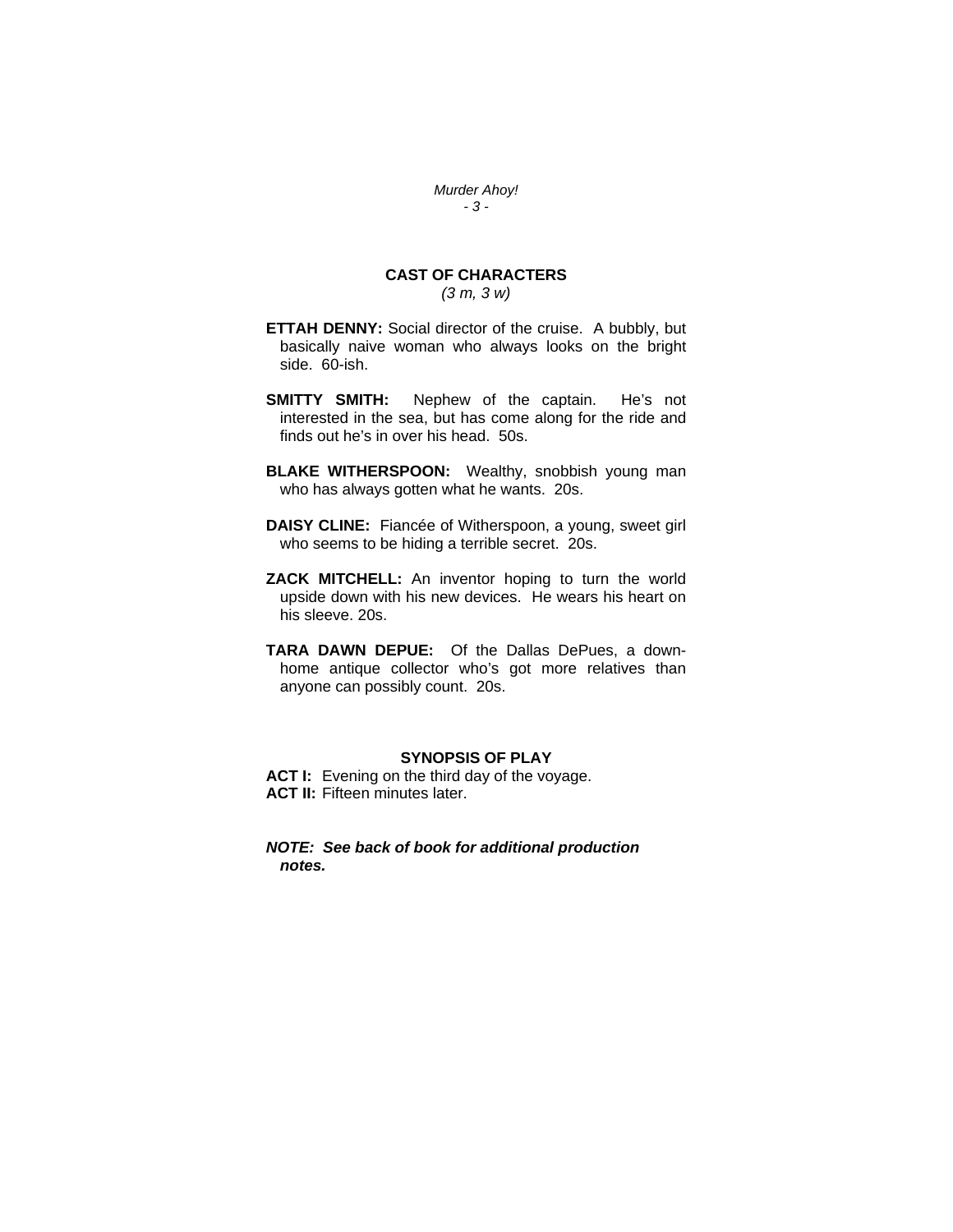*Murder Ahoy! - 4 -* 

#### **SETTING**

 The lounge of the *Titan*, a mid-size cruise ship. A stage or playing area at front with chairs or tables and chairs facing the playing area. Portholes along the walls give the feel of being on a ship, as do several life preservers here and there. A banner above the playing area proclaims: "*Titan*, Your Voyage Into History." Posters and pictures of the long-lost *Titanic* decorate the curtain or wall behind the playing area. On the stage or playing area itself, we see a podium bearing the name and logo of the *Titan*. There's also one banquet table covered with a cloth that goes to the floor. A phone hangs on the wall near the front of the room.

#### **PROPS**

- **ETTAH:** Clipboard (no defined use in script, but it would look appropriate and can contain notes helping her keep things in order), purse with driver's license.
- **BLAKE:** Note that reads: "Twinkle, twinkle, little star, How I wonder where you are. Down below the sea so deep...You'll never find me, you slimy creep! Signed: Mr. Antiquarius."
- **SMITTY:** Handcuffs, gun, Hawaiian shirt (worn under uniform coat), sunglasses, tourist hat.

**TARA:** Handcuffs.

**USHER:** Checks (from tables).

**SET PROPS:** Tambourine, note cards for trivia game, and bells for contestants (placed on table before curtain); stretcher (stood against wall before curtain), dummy wrapped in sheet; "Inhibitors" (one large and one small squirt/water guns painted dramatically); gag and ropes. Tied box of salvaged "artifacts" (placed behind table before curtain), including eyeglasses, gold hand mirror; ballpoint pen initialed "A.T.", and a silver serving spoon.

**SOUND EFFECTS:** Weird space gun sound.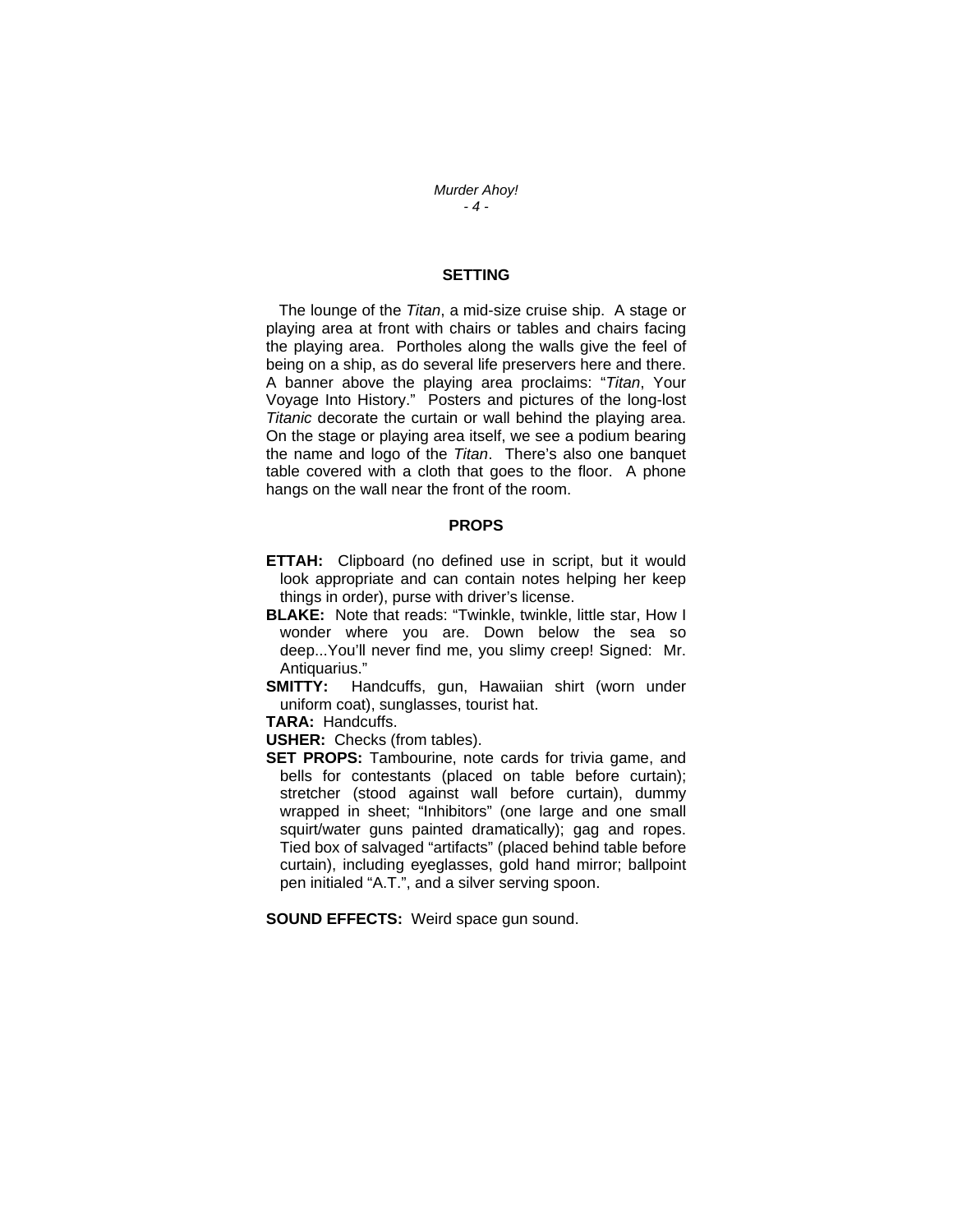*Murder Ahoy! - 5 -* 

## **ACT I**

*(AT RISE: ETTAH enters at the rear of the auditorium or lounge. SMITTY follows her.)* 

**SMITTY:** Ms. Denny, wait!

**ETTAH:** Miss, please, Smitty. I'm a miss and I don't want you to forget it. I'm...eligible, you see.

**SMITTY:** Some people never give up!

**ETTAH:** *(Incensed.)* Captain Smith, our passengers are waiting.

**SMITTY:** You know I'm not the captain. Not really! So don't call me that!

**ETTAH:** So where is the captain? He promised me he'd be here tonight. After all, we've reached our destination - -

**SMITTY:** That's what I got to talk to you about.

**ETTAH:** But I'm the ship's social director, Smitty. I was so lucky to land this job. After all, a woman my age! Do you know how hard it is getting a job when you're over thirty?

**SMITTY:** Over thirty?!

**ETTAH:** And I do want to do the very best job I can. This is my first voyage and I want everyone to be happy, happy, happy! And you're making me very sad, sad, sad, so get lost! Be a good boy and watch out for icebergs. Too-daloo!

**SMITTY:** But you don't understand!

**ETTAH:** Oh, you young whippersnappers have all lost your snap. Whatever it is, you can handle it! Just keep telling yourself, "This is not a movie. This is not a movie!"

**SMITTY:** Miss Denny!

**ETTAH:** Go on, now. We all want to play *Titanic* Trivia not "Save the First Mate's Behind," don't we, folks?! *(SHE leads the CROWD in clapping and moves to playing area. SMITTY exits through door they entered, as she mounts the stage and moves to the podium, dramatically.)* After all, it's the *Titanic* that brought us here, isn't it? Our love of the legend? Our interest in this most spectacular of all human tragedies? Or maybe just our ghoulish curiosity?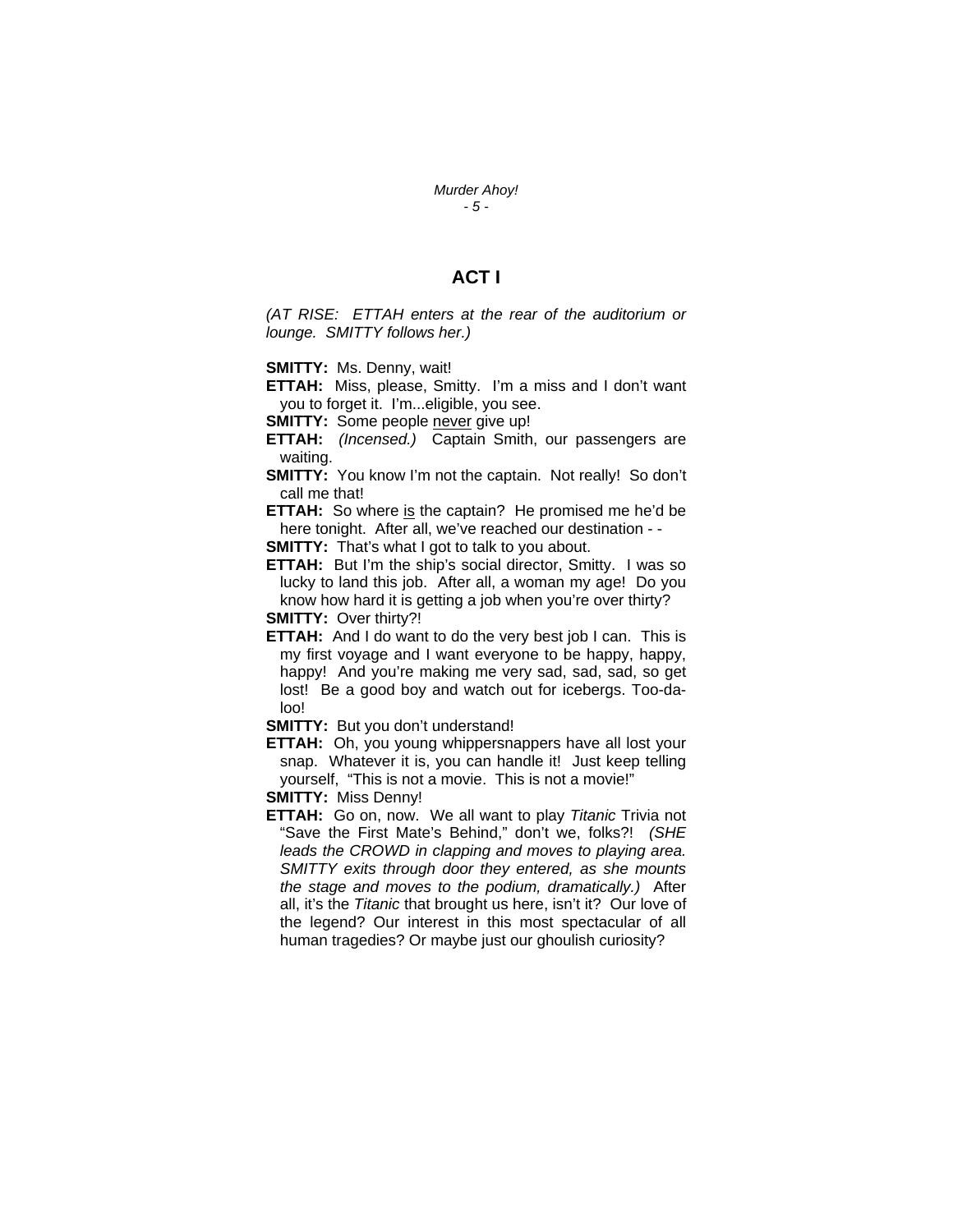*Murder Ahoy! - 6 -* 

**ETTAH:** *(Cont.)* Regardless of our reasons, that great lady lies twelve thousand feet below us right now. You saw her on the monitors right here this very afternoon. Our underwater robot, Fred, showed you live pictures of how she looks today. And I only hope I look as good at *(number of years since 1912.)* You also had a chance to see Fred picking up objects from the massive debris field. And the best part comes tonight when...well, we'll save that for a surprise later. Right now, ladies and gentlemen...boys and girls...it's time to play... *(SHE shakes a tambourine and gives it a whack.) Titanic* Trivia! *(Solicits cheers from the AUDIENCE.)*

 To play our game we need four contestants from the audience. The winner of our game will win a coupon good for the next voyage of the *Titan* which is going to take us to the Caribbean Sea to view the wreck of Bluebeard's own ship, the *Blackbird.* How about that, folks? *(Again, ETTAH solicits clapping.)* Now, who are our lucky contestants? *(See note on picking contestants. Once the contestants are called, picked, or volunteer...)* Come right on up here! That's right. Don't be bashful. We're all friends on this old leaky tub, aren't we? Why don't you come right over here. *(NOTE: Questions below serve as a guide to introducing contestants. They will respond naturally and ETTAH can build on that.)*

 My, but that's a pretty outfit you've got on. I'll bet you got that in the ship's boutique. You look like you've got your sea legs. In fact, you're so good at this sailing bit, you don't even look like you've been at sea for the last three days. Are you a sailor? And where are you from? What's your reason for coming on the voyage? Are any of you descendants from those on the *Titanic*? Oh, my, we did on one voyage but we couldn't find anything that belonged to her...what was it? Great, great, great uncle of her former husband's business partner's wife.

*(BLAKE enters at rear door dragging DAISY.)*